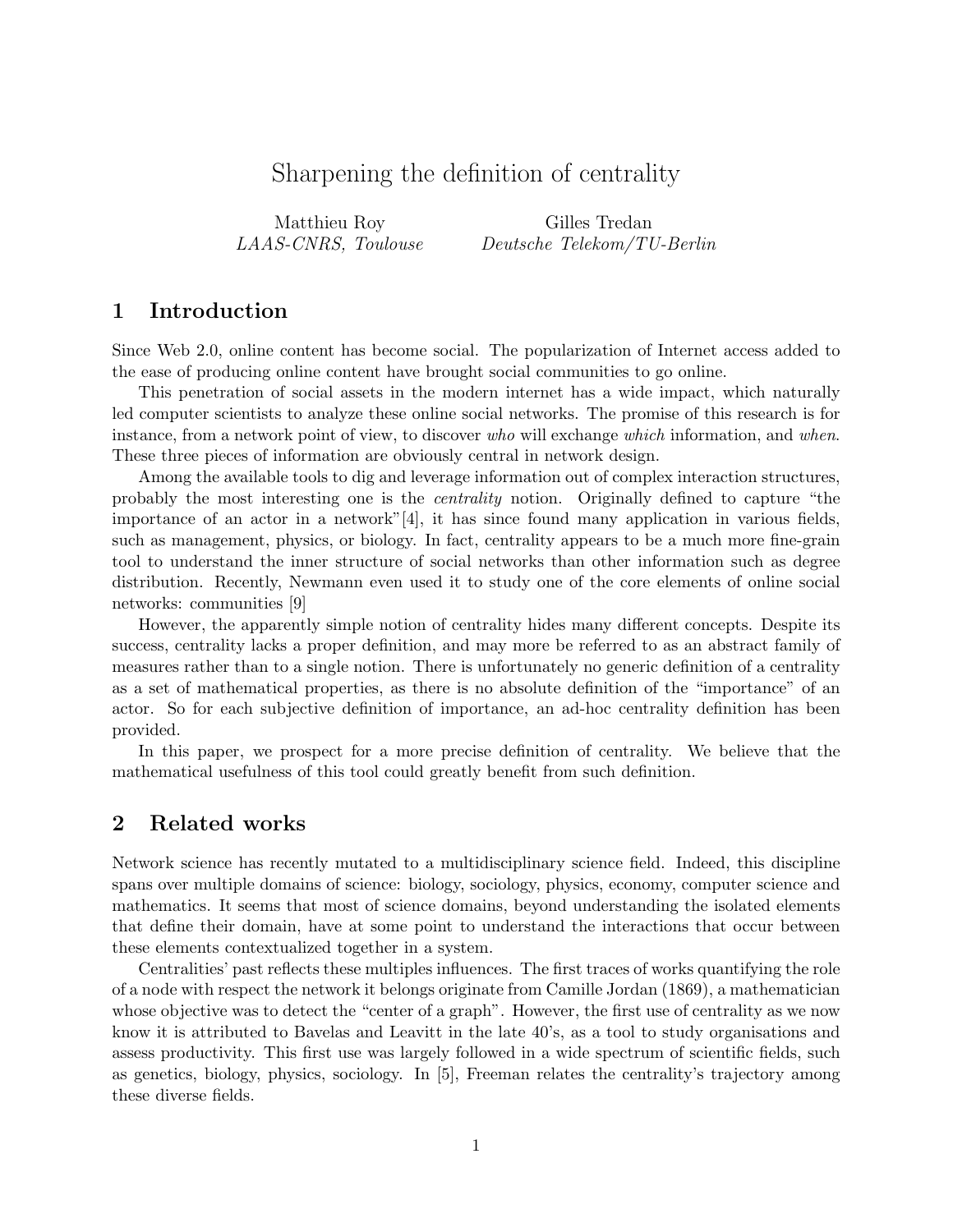Despite its success, centrality remains poorly defined. Borgatti and Everett [1] explain that "the only thing people agree about a centrality is that it is a node-level measure". Sabidussi [10] issued a first attempt to define formal criteria that a centrality has to match. However, as Borgatti reports, these criteria exclude several known centralities, such as the betweenness centrality.

Most of other graph-theoretic approaches to centrality rather try to define categories or to group centralities into various classes, depending on the nature of the graph property they capture. Incorporating Freemans' early 3 core concepts of centrality [4], Borgatti and Everett [1] describes centralities along 4 dimensions. These insightful works thus provide an atlas of current centralities, but fail to refine the original and simplistic centrality definition.

Finally, it is interesting to notice diverse variations of "core centralities" (as defined by Freeman). For examples, Brandes [2] explores several variations of the betweenness, Dolev et al. [3] express centralities as routings, and Kermarrec et al. [7] define a new centrality, the second order centrality, that aims to be exploited in a distributed setting. All these recent works suggest that centralities are still a tool under heavy development, and that known centralities atlas may become quickly outdated.

#### 3 Some questions about centrality

We explore here some directions that may help to capture the definition of centrality. With some rough sketches, we try to foster reflection on the centrality and its use. As a starting point, we consider that a centrality is a node-level measure. Thus, for each graph, it produces a vector of centralities. Let G be the space of binary graphs<sup>1</sup>. Then a centrality c is an application that, given a graph  $G \in \mathcal{G}$ , returns a measure on its vertices  $V(G)$ :

$$
c: \mathcal{G} \rightarrow \mathbb{R}^{+V(\mathcal{G})}
$$

$$
G \rightarrow \mathbb{R}^{+V(G)}
$$

Centrality and automorphisms : Indeed, concerning the mathematical properties of centralies, a first thing to notice is that centrality is robust to automorphism, i.e., it is invariant by permutation of nodes identities (this is the classical definition of anonymity in distributed systems).

More formally, consider two graphs  $G_1$  and  $G_2$  such that there exists an automorphism that transforms  $G_1$  in  $G_2$  (i.e.,  $G_1$  is symmetric, and  $G_2$  is isomorphic to  $G_1$ ). Then, we believe that for any centrality  $c, c(G_1) = c(G_2)$ , since the structure remains unchanged. Thus, c is not injective. This is a first refinement of the original definition.

It is maybe possible to use automorphisms to define centralities more precisely. Consider for example a line graph of n nodes, where each node i,  $0 < i < n-1$  is linked to  $i+1$  and  $i-1$ . It is to us hard to imagine a centrality c such that, given a node i,  $(i \neq \frac{n}{2})$  $\frac{n}{2}$ , we have  $c(i) \notin [c(i-1), c(i+1)].$ Is this a criterion for a centrality ?

Is there a surjective centrality ? Since we show that a centrality  $c$  is not injective, a natural question is to ask whether c can be surjective. In other words, can we always found a graph that generates a given centrality distribution ? Since centralities usually map a finite (or at least countable) set of vertices to a dense compact space (such as an interval of  $\mathbb{R}^+$ ), obviously a centrality cannot be surjective.

We can thus try to restrict c's codomain. This work was done for degree centrality, since the problem of characterising degree distributions that define a graph (graphical distributions) was solved in 1960 by Erdös and Gallai (the interested reader can see e.g. [6]). However, finding the

<sup>&</sup>lt;sup>1</sup>valued graphs often require centralities to be redefined. This redefinition is not always straightforward.